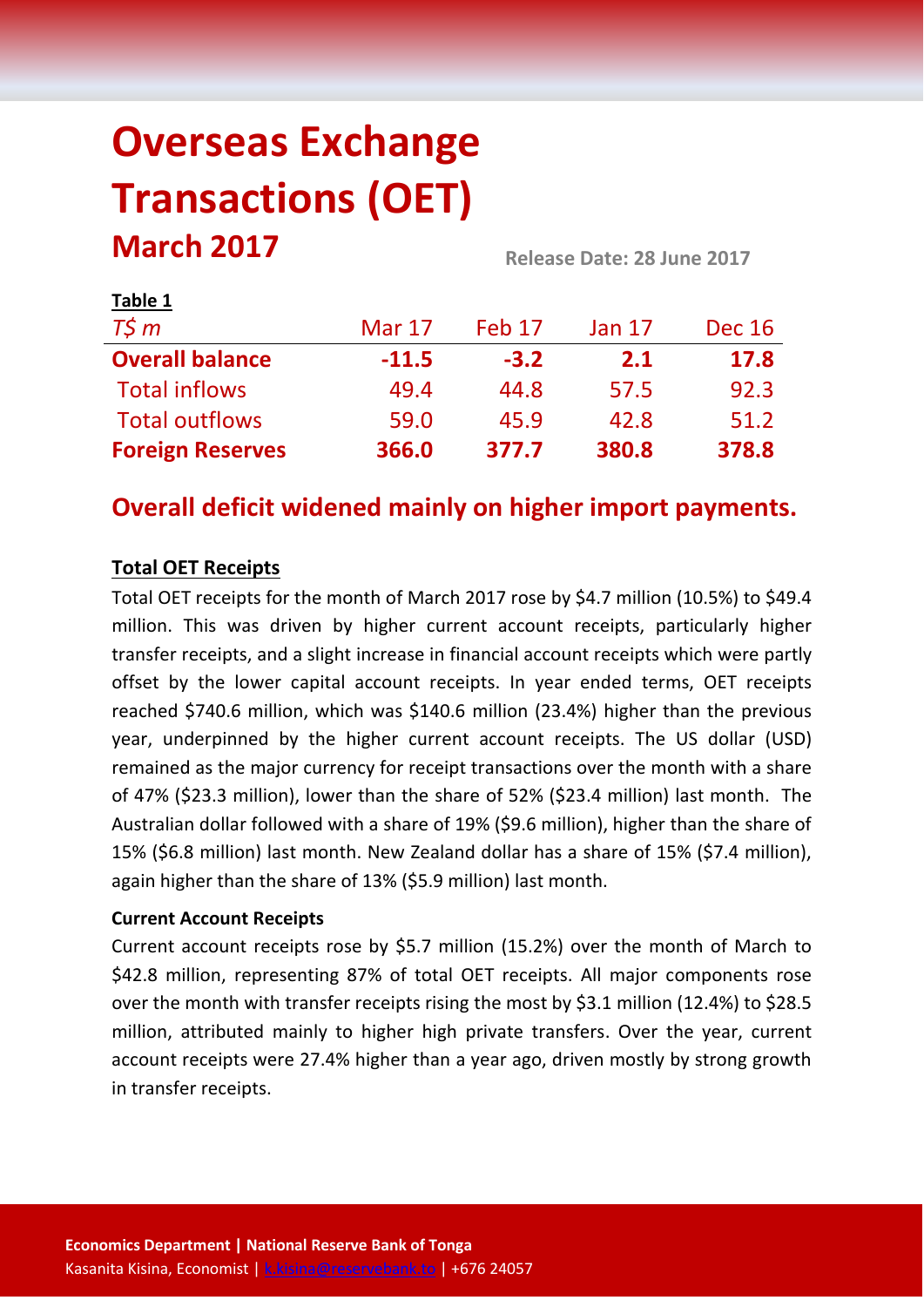Transfer receipts rose over the month of March 2017 by \$3.1 million (12.4%). This was driven by a \$3.6 million rise in private transfers to \$21.2 million underpinned by higher remittances. In year ended terms, transfer receipts rose to \$394.4 million, which was 32.1% higher than the previous year, due mainly to higher receipts of government grants and private remittances.

Service receipts also rose over the month by \$2.3 million (24.8%) to \$11.6 million. Travel receipts rose by \$1.0 million (17.0%) due mainly to a rise in personal travel receipts. In addition, other service receipts rose by \$1.3 million (39.4%), owing mostly to higher receipts for transport and telecommunication services. Over the year, service receipts rose by \$27.9 million (20.6%) to \$163.6 million, again driven mainly by higher receipts for





personal travel and telecommunication services which corresponded to both the rise in international arrivals and the growth in the tourism and telecommunication sector.

Export receipts for March 2017 slightly rose by \$0.1 million (6.2%) to \$1.6 million. Agricultural export proceeds remained the same from previous month while both proceeds from marine and other exports rose by \$0.1 million each. Total export proceeds over the year increased by \$7.2 million due mainly to an increase in agricultural exports proceeds which coincided with the increase in the volume of agricultural products by 37.3% to 9150 tonnes over the year.



#### **Financial Account & Capital Account Receipts**

Capital account receipts for March 2017 declined by \$1.3 million (36.6%) to \$2.3 million, largely due to lower private grants for capital expenditure such as constructions by individuals and churches. In year ended terms, it rose by \$12.9 million (82.8%) to \$28.6 million which again largely reflected private grants for capital expenditures like constructions by individuals and churches.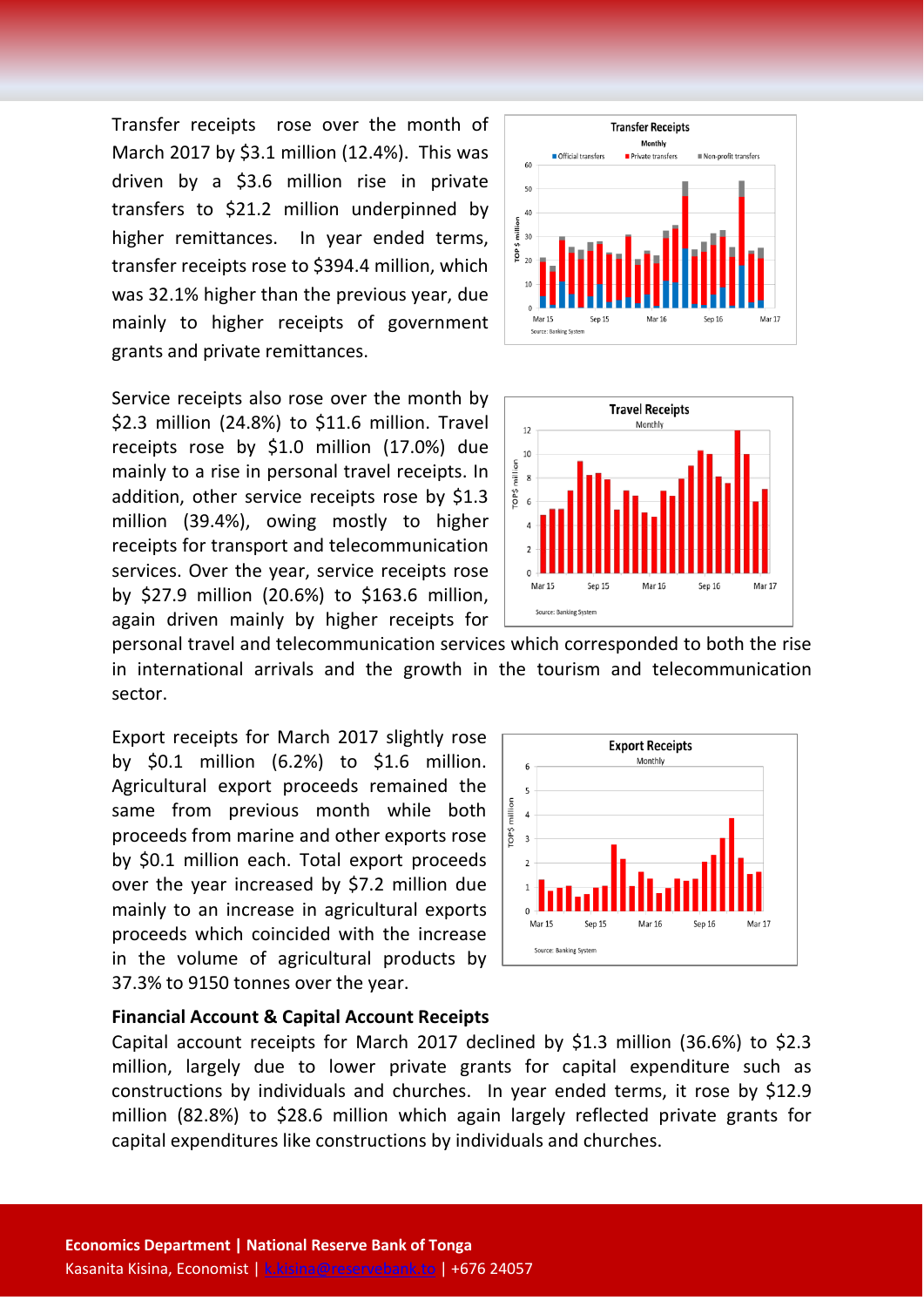On the other hand, financial account receipts slightly rose by \$0.4 million over the month to \$4.4 million, due mainly to a slight increase in withdrawal of funds from foreign currency accounts overseas by Tongan residents. In year ended terms, financial account receipts declined by \$1.4 million (1.2%) to \$112.3 million which were underpinned by lower interbank transfer receipts, lower deposits in resident banks by non-residents and lower deposits in non-resident banks by residents.

## **Total OET Payments**

Total OET payments rose by \$13.2 million (28.7%) in March 2017 to \$59.0 million, driven mostly by higher import payments compared to the previous month. In year ended terms, total OET payments continued to rise by \$82.0 million (15.2%) to \$620.2 million due mainly to higher import and service payments.

#### **Current Account Payments**

Current account payments were \$18.3 million (48.0%) higher in March 2017 compared with the previous month, rising to \$56.5 million and representing 94.3% of total OET payments. Higher import payments for the month drove the overall rise in current account payments. Over the year, current account payments increased by \$95.8 million (19.6%) to \$585 million, owing to higher import and service payments.

Import payments for March 2017 rose by \$16.1 million (76.5%) to \$37.2 million. Payments for all categories of imports rose in March 2017. Oil import payments rose the most by \$7.9 million (357%), wholesale and retail import payments increased by

\$4.6 million (33%), and construction and government imports grew by \$1.6 million each. In year-ended terms, import payments rose by \$49.2 million (16.1%) at the end of March 2017 to \$355.4 million due mainly to a rise in payments for construction materials and wholesale & retail goods which coincided with the rise in businesses container registrations by 25.6% (105 containers), and accounted for 57.3% of total OET payments.



Service payments fell by \$1.6 million (11.5%) to \$11.9 million over the month, underpinned by lower payments for airline and telecommunication business services. Over the year, service payments were \$33.7 million (30.0%) higher than the previous year, underpinned by higher payments for government services and other shipping services.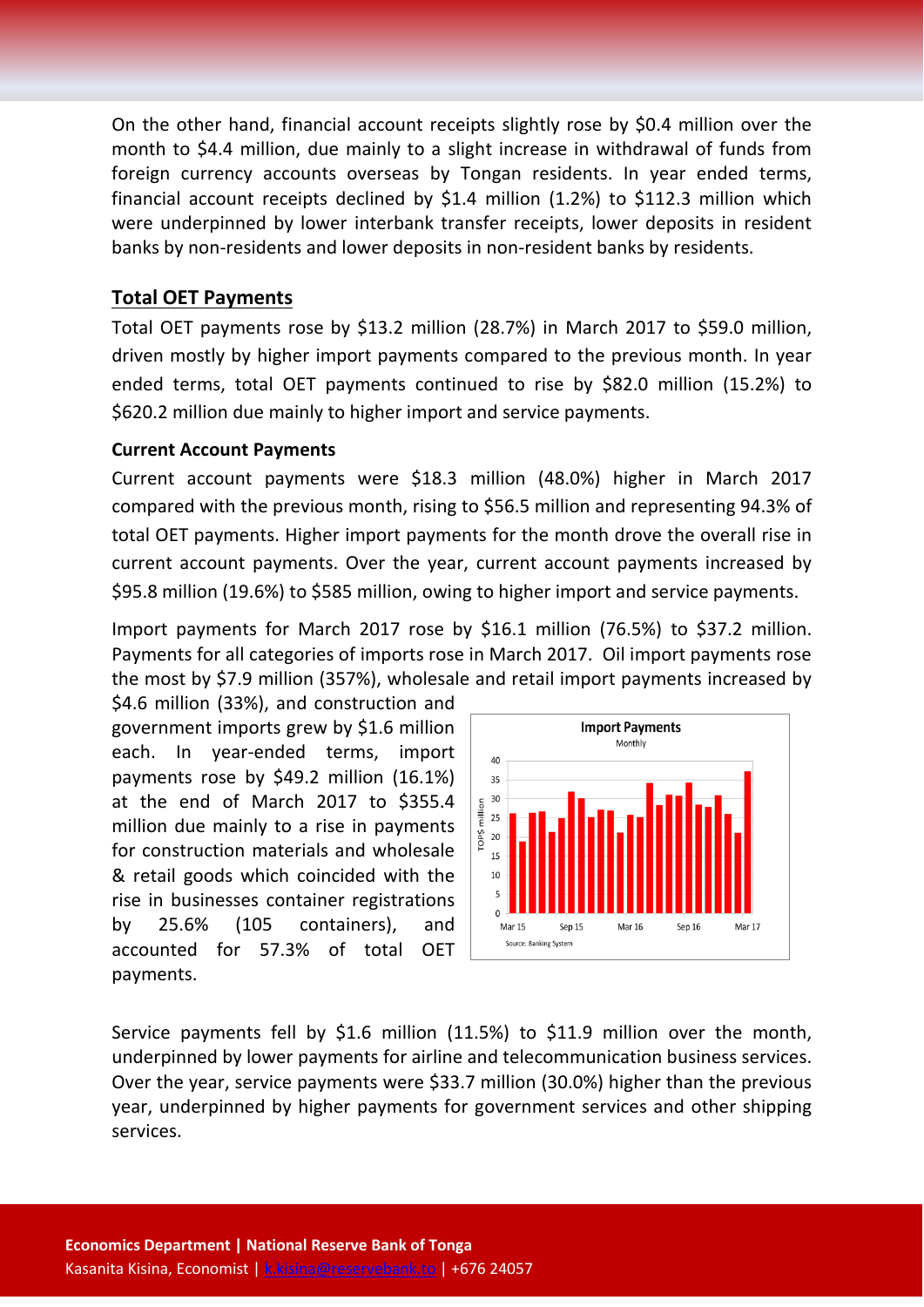Primary income payments rose by \$1.0 million (200.9%) due to higher payments of dividends and interest on external loans. Over the year, it rose by \$5.8 million (36.0%) driven by higher dividends sent abroad.

Additionally, transfer payments rose by \$2.7 million (88.1%) due to higher private transfer payments such as workers' remittances and family support payments. In year ended terms, transfer payments rose again by \$7.1 million (13.1%) due mainly to higher private transfer payments.

#### **Capital & Financial Account Payments**

Capital payments for March 2017 slightly rose by \$0.1 million, compared to nil capital payments recorded in the previous month, largely reflecting the reimbursement of unused grant funds by the Government. Over the year capital payments rose by \$0.6 million (24.9%) to \$2.8 million due to higher private grants for capital expenditures such as constructions by individuals and churches.

Financial account payments declined by \$5.2 million (67.8%) over the month to \$2.5 million due mainly to no payment made for direct investments during the month compared with \$6.4 million recorded in the previous month. This was partly offset by an increase in other investment payments of \$1.1 million (82.5%) particularly repayments of external loans. Over the year, financial account payments declined also by \$14.3 million (30.6%) due mainly to lower loan repayments.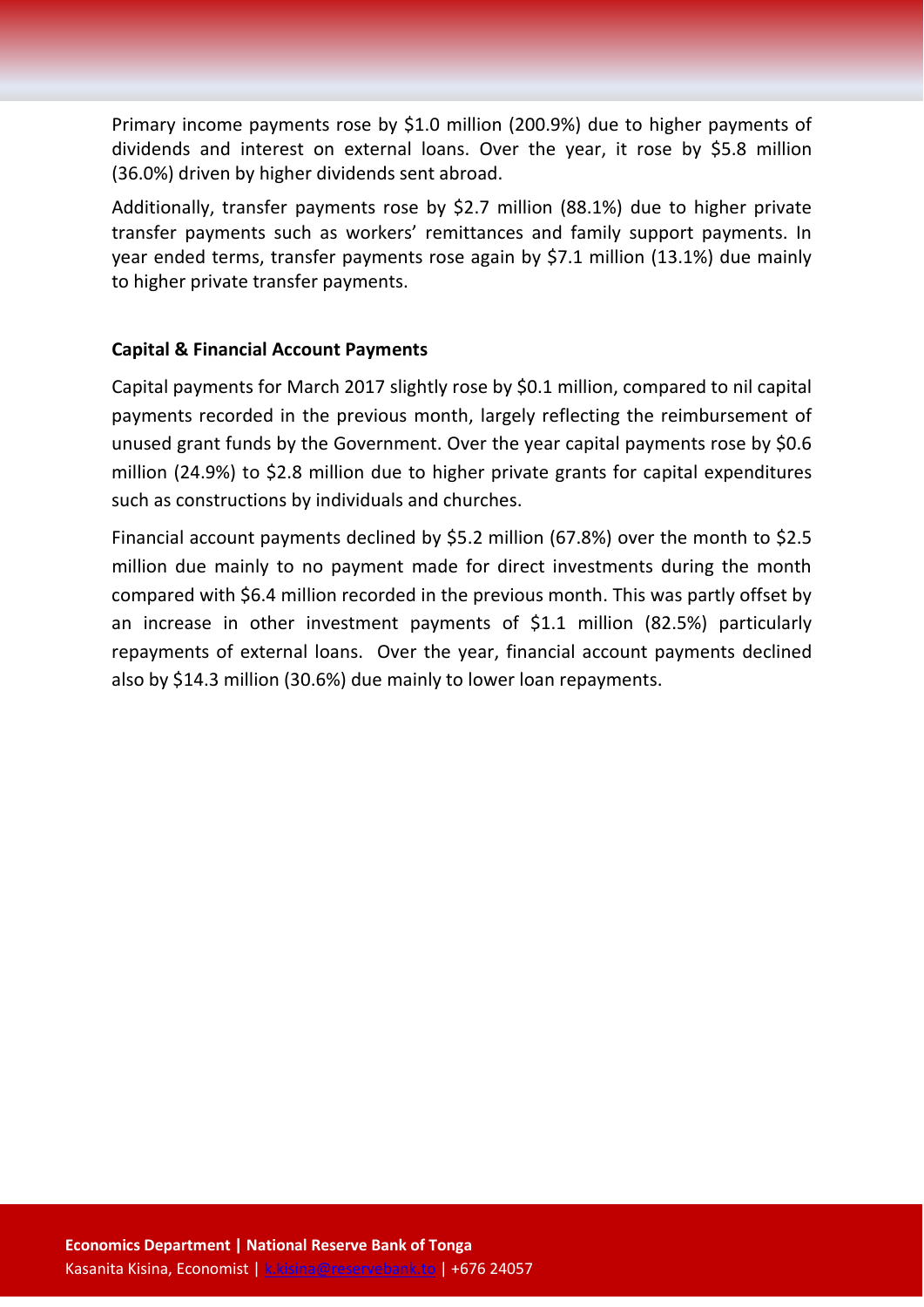#### **Overall Balance & Foreign reserves**

In March 2017, the balance of Overseas Exchange Transactions was a deficit of \$11.6 million. This contributed to the decline in the official foreign reserves to \$366.0 million in March 20[1](#page-4-0)7, sufficient to cover  $6.7^1$  months of imports, which remained above the Reserve Bank's minimum range of 3-4 months of imports.

The outlook for the foreign reserves is to remain comfortably above the minimum range, given the expectation of on-going remittance receipts, Government aid in the form of budget support, and other assistance from donor partners partly offset by the higher anticipated import payments. However, delays to the inflow of these funds will pose a risk to the outlook.





<span id="page-4-0"></span> $1$  Method of calculation changed in February 2017 to include imports of both goods and services (previous method used imports of goods only)